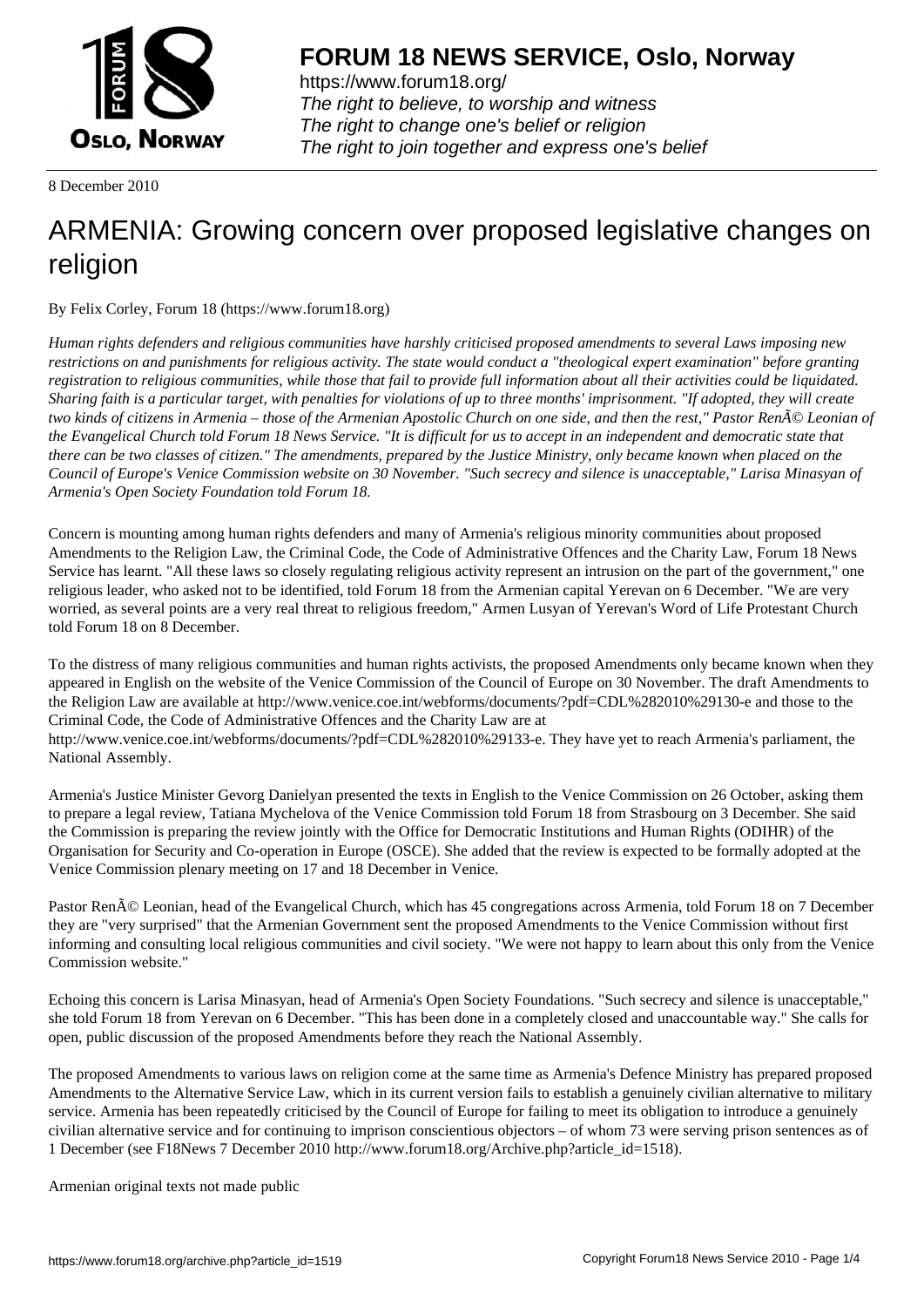had prepared the texts. "It's not certain they will be adopted by the Government and by the National Assembly," he told Forum 18 from Yerevan on 6 December. "We are waiting for the Venice Commission review, and if that is negative we'll look at the texts again."

Hakopyan said he was unable to make available to Forum 18 the Armenian-language originals of the proposed Amendments, insisting that they will only be published when the "final text" is approved by the government and sent to the National Assembly. Asked why the proposed Amendments have not been discussed with civil society and religious communities, he said it was better done as a "single package" once the government has approved the final text.

Continuation of previous attempts for new legal restrictions?

Many commentators have told Forum 18 that these fresh proposed Amendments are a continuation of the failed 2009 attempt to introduce new legal restrictions on religious activity. The proposed Amendments to the Religion Law and to the Criminal Code began their passage through the National Assembly in February 2009 and were approved in their first reading the following month.

The amended Religion Law would have banned the sharing of faith, required 500 adult citizen members before a religious community could gain legal status, banned non-Trinitarian Christian communities from gaining legal status, given broad reasons for banning religious communities, and recognised the "exclusive mission" of the Armenian Apostolic Church. The new Criminal Code Article 162 would have punished the sharing of beliefs.

However, in a review made public in June 2009, the Council of Europe and OSCE strongly criticised the proposed Amendments. Work on them then appeared to have halted, although officials insisted that the Amendments had not been abandoned (see F18News 2 July 2009 http://www.forum18.org/Archive.php?article\_id=1321).

The latest Justice Ministry texts differ from the 2009 proposed Amendments, even though many of the issues they deal with are identical.

New restrictions and punishments in proposed Amendments

- Legal status only after "theological expert examination"

In the current proposed Amendments, a revised Article 5 of the Religion Law specifies that registration of a religious organisation "would be on the basis of an expert opinion of its religiousness", which would include a review "of the doctrine of their faith provided by an organisation".

Attached to the registration application would have to be "information on the basics of the doctrine and the practice based thereon, including the characteristics of the given belief and history of origin of the given organisation, characteristics of the forms and methods of its activities, characteristics of attitude towards family, marriage and education, characteristics of the attitude towards the health of the followers of the given religion, on limitations of civil rights and obligations envisaged for the members and servants of the organisation".

A far more detailed Article 14 specifies that the state body which conducts the "theological expert examination" of all applications has the right to seek further information from the applicant if it needs it. A "negative expert opinion" by this body would prevent an organisation from gaining legal status.

The revised Article 5 would however remove a provision of the current Law that religious communities must be based on "historically canonised Holy Scriptures".

- High minimum number of members required

The Amendments would leave unchanged the requirement (introduced in 1997) to have 200 adults to found a religious organisation.

- Wide-ranging unclear limitations on activities

A new Article 7.1 would oblige a religious organisation "not to engage in activities conflicting with the objectives envisaged by its statute or prohibited by law, not to damage the uninhibited mental and physical development of an individual, including of children and teenagers, the property of a person, not to intervene in family affairs arbitrarily". It would also oblige it "not to damage property of the state, legal persons and citizens when implementing its statutory objectives".

## - Detailed wide-ranging annual reports required

The Article would also oblige each religious organisation to submit detailed annual reports on its activity, including "on cooperation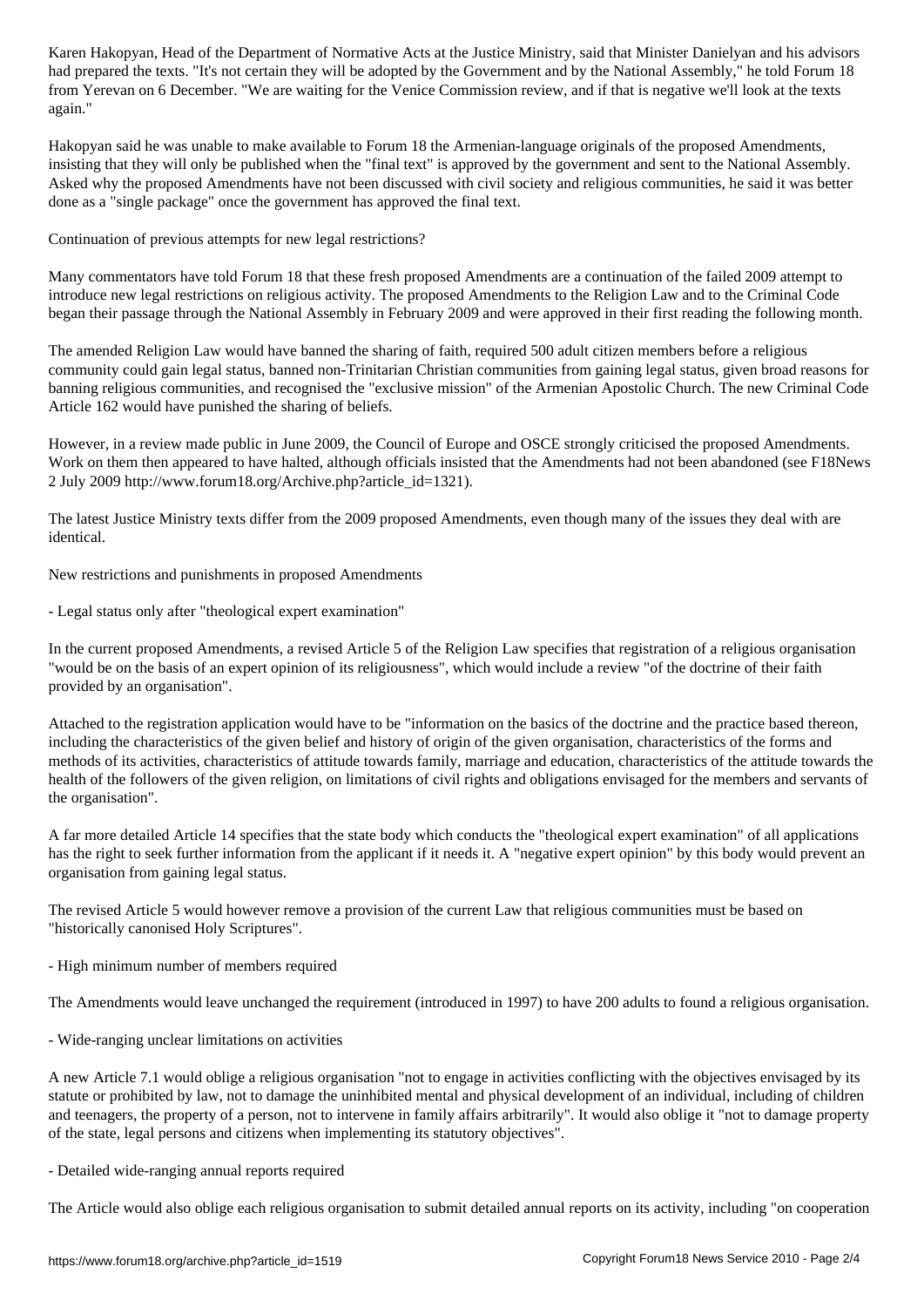(celebrations, pilgrimage, concerts, camping)".

- Wide-ranging unclear scope to ban religious communities

A new Article 24 would introduce wide-ranging possibilities to "terminate" the activities of a religious organisation and strip it of legal status: "Breach of public security and public order; Damaging human health and morality; Encroachment of human rights and freedoms; Arbitrary intervening in family affairs; Abetting persons 'being in a state dangerous for life and health' to refuse medical aid based on religious motives; Instigate persons to refuse performing civil obligations prescribed by law and to commit other illegal actions."

- Wide-ranging unclear limitations on freedom of expression

Article 8, which already bans sharing of faith (proselytism or "soul-hunting"), would have a further clause added: "Any direct or indirect attempt of persuasion aimed at distortion of religious convictions (views) of persons through a reward or promise thereof or moral assistance or material aid or deceit, as well as through exploitation of their lack of experience, trust, need, low mental abilities, shall be deemed proselytism."

The new Article 24 would specify: "Religious advocacy (preaching) in kindergartens, schools and other educational, learning, social institutions shall be prohibited. Proselytism and performance of functions of religious organisations in violation of the requirements of the legislation of the Republic of Armenia shall be prohibited."

An Amendment to the Charity Law would add a ban on charity "for the purposes of religious advocacy". This is defined as "the dissemination (irrespective of the form  $\hat{a} \in \hat{a}$  a book, brochure, electronic carrier, etc.) of certain religious ideas and knowledge (doctrines) by a follower believing in them".

A new Article 162.1 would be added to the Criminal Code: "Distortion of religious convictions of persons in any direct or indirect form of persuasion through a reward or a promise thereof or moral assistance or material aid or deceit, as well as through exploitation of their lack of experience, trust, need, low mental abilities shall be punishable by a fine in the amount of 500-fold to 1000-fold of the minimum salary or by detention for a maximum term of three months or by deprivation of the right to hold certain positions or carry out certain activities for a maximum term of three years."

Three new Articles are proposed for the Code of Administrative Offences. Article 178.1 would punish preaching in educational establishments, with fines of 500 times the minimum monthly wage, doubled for repeat "offences". Article 178.2 would punish "Performance of functions of religious organisations and registration in violation of the requirements of the legislation of the Republic of Armenia, failure to submit information, falsification or concealment thereof" with similar fines.

- High fines for information thought to be "incomplete or false"

Article 178.3 would punish "Failure to provide information or provision of incomplete or false information on charity works carried out by religious organisations" with a fine of 100 times the minimum monthly wage (150 times for repeat "offences").

## Strong criticism

Many of these proposed Amendments have provoked strong criticism from human rights defenders and religious communities. "As in 2009 proposed Amendments, we fear the limitations on freedom of conscience, freedom of expression of our faith and limitation on human rights generally," Pastor Leonian told Forum 18.

Several human rights defenders and religious leaders complained to Forum 18 of what they regard as the vague formulations which they fear could lead to wide interpretation on the part of officials and courts. "Civil society is at a loss as to how to interpret some of these provisions," Minasyan of the Open Society Foundations told Forum 18. "Moreover, many provisions put the burden of proof on religious organisations that they are not violating the law, which is the wrong way round."

Pastor Leonian warned that the Amendments could create intolerance and hatred in society and conflict between different religious communities. "If adopted, they will create two kinds of citizens in Armenia – those of the Armenian Apostolic Church on one side, and then the rest," he said. "It is difficult for us to accept in an independent and democratic state that there can be two classes of citizen. I don't want to see this kind of Armenia."

Lusyan of Word of Life Church warns that the restrictions on and penalties for sharing one's faith would have a chilling effect. "Normal religious activity could be regarded as proselytism, while all churches which preach – using books or websites, which is all of them – could be banned," he told Forum 18. "It will criminalise such activity. How can churches then spread their faith and preach?"